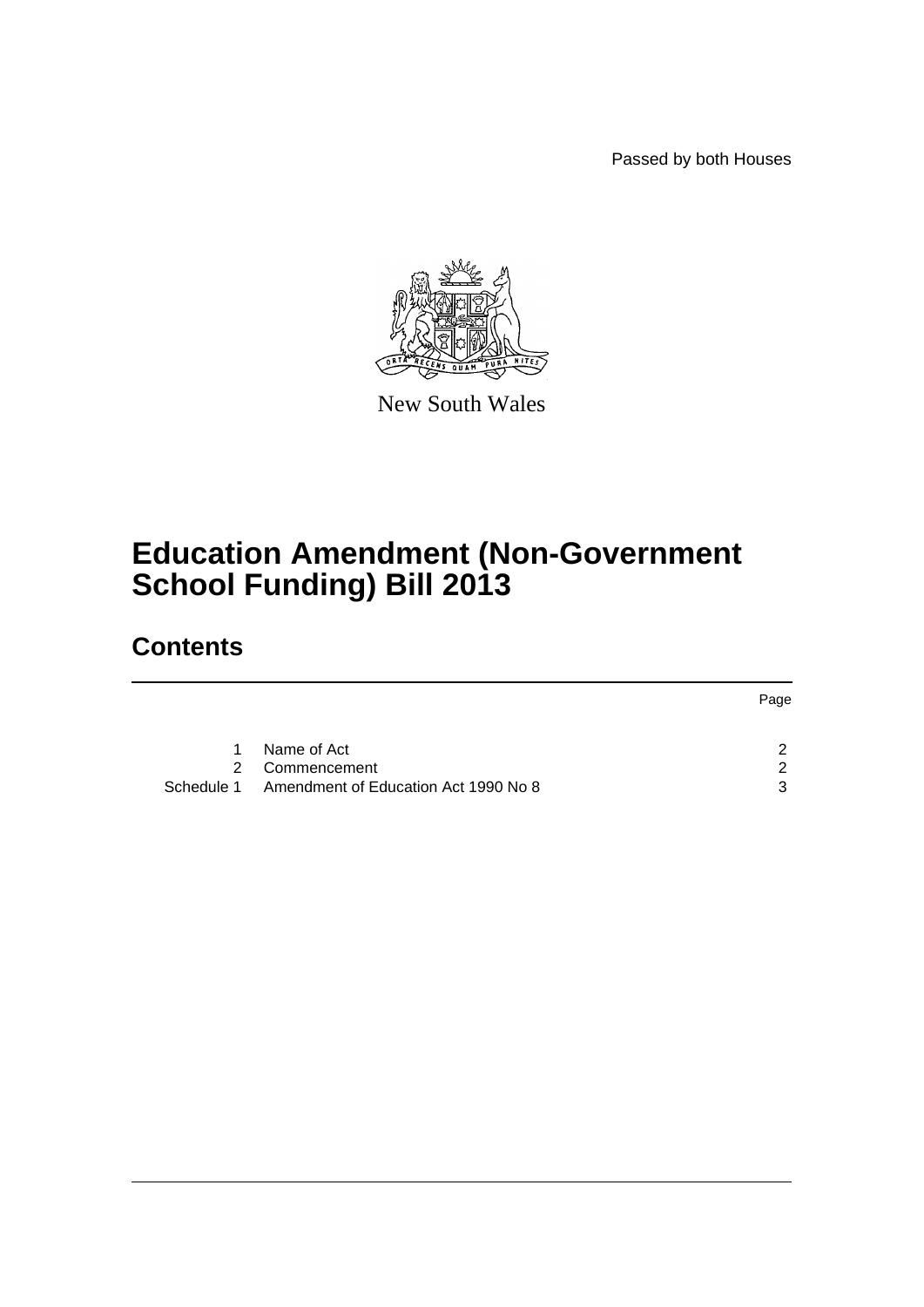*I certify that this public bill, which originated in the Legislative Assembly, has finally passed the Legislative Council and the Legislative Assembly of New South Wales.*

> *Clerk of the Legislative Assembly. Legislative Assembly, Sydney, , 2013*



New South Wales

# **Education Amendment (Non-Government School Funding) Bill 2013**

Act No , 2013

An Act to amend the *Education Act 1990* with respect to the provision of funding to non-government schools.

*I have examined this bill and find it to correspond in all respects with the bill as finally passed by both Houses.*

*Assistant Speaker of the Legislative Assembly.*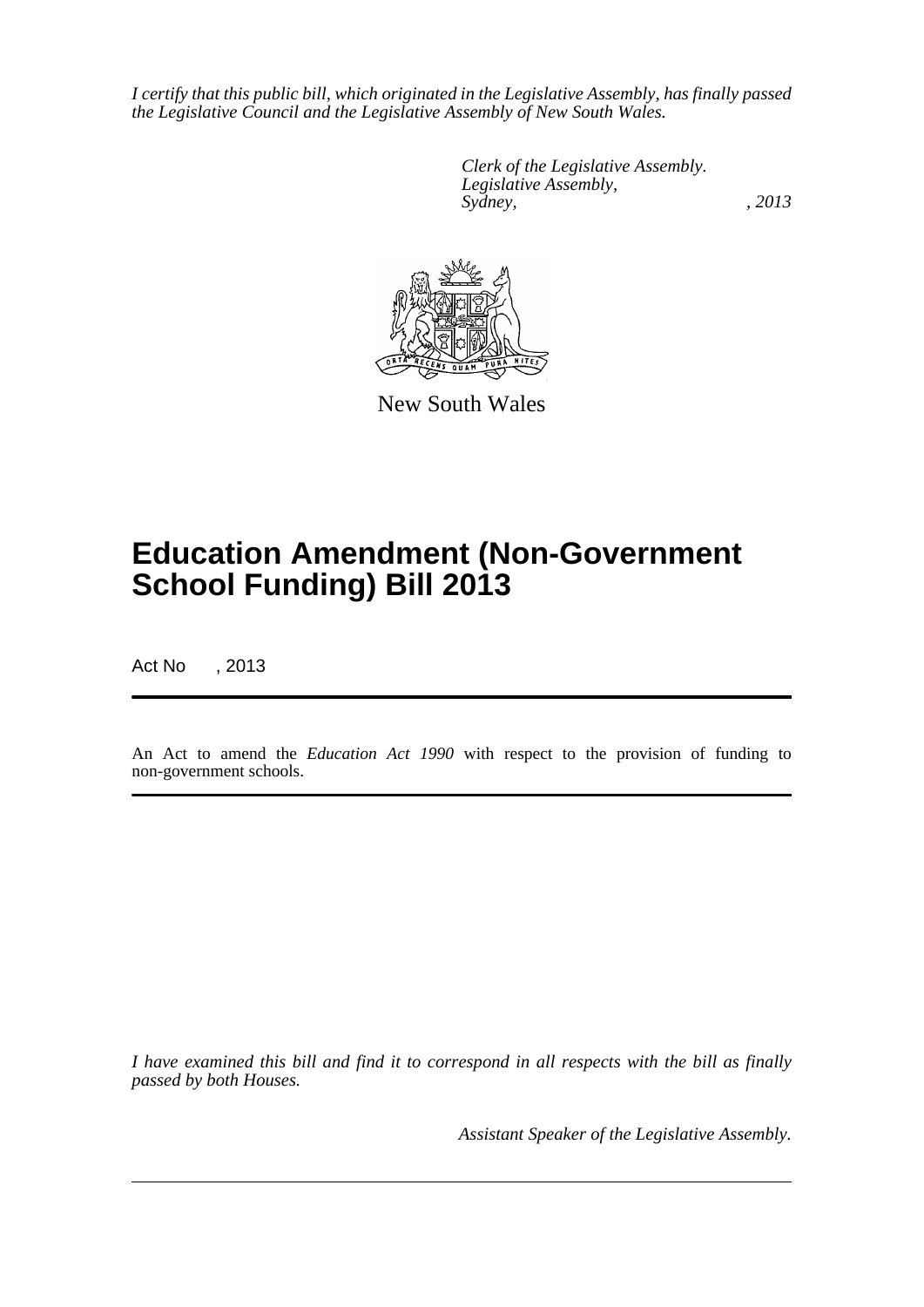### <span id="page-2-0"></span>**The Legislature of New South Wales enacts:**

#### **1 Name of Act**

This Act is the *Education Amendment (Non-Government School Funding) Act 2013*.

#### <span id="page-2-1"></span>**2 Commencement**

This Act commences on the date of assent to this Act.